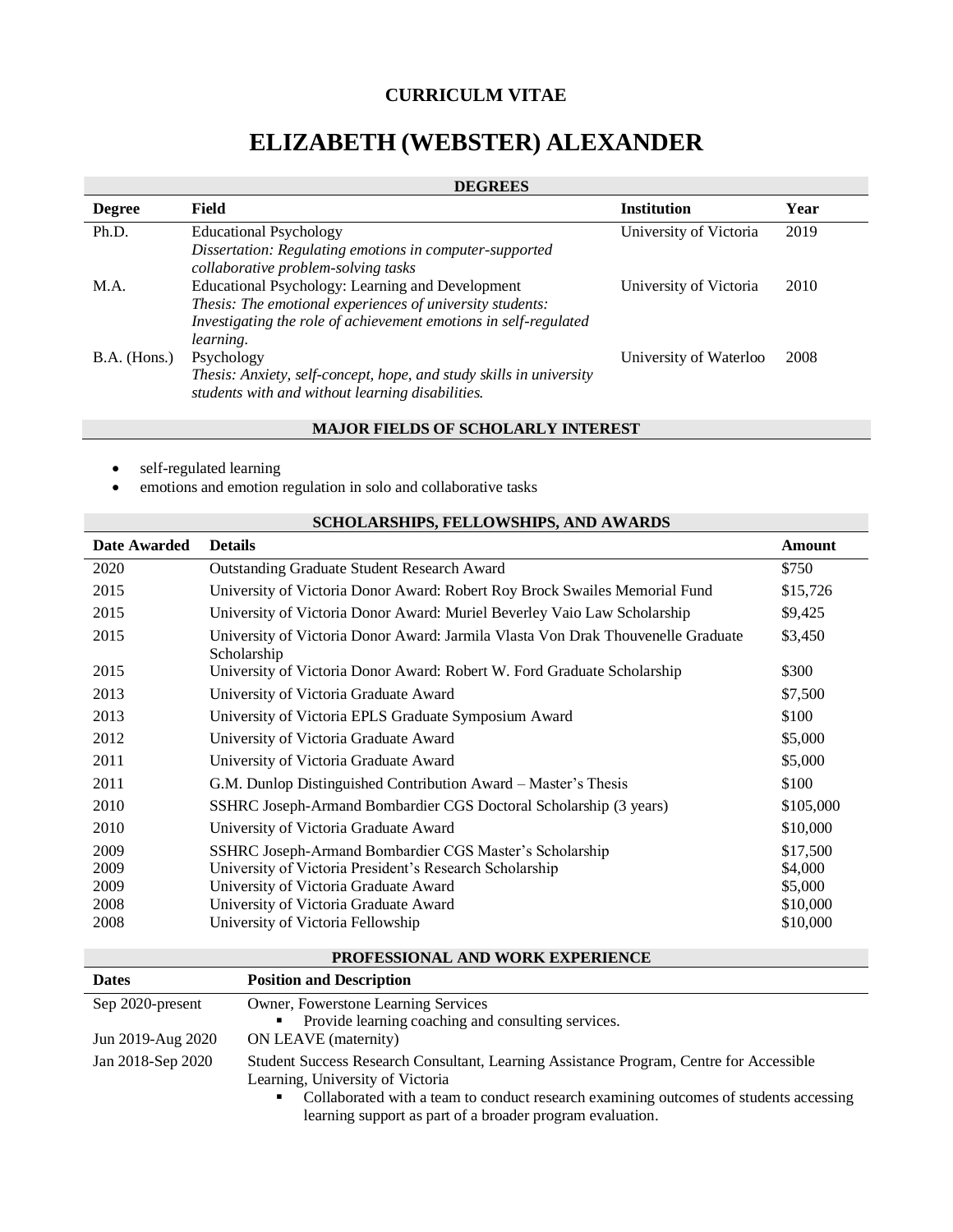| Jan-May 2019                            | Student Success Research Consultant, Faculty of Engineering, University of Victoria<br>Conceptualised, designed, and executed a research project in consultation with the<br>Dean's office to identify salient factors contributing to undergraduate students' long-<br>term undeclared status and recommend solutions. Created a report that has informed a<br>learning-to-learn initiative currently under development. |
|-----------------------------------------|---------------------------------------------------------------------------------------------------------------------------------------------------------------------------------------------------------------------------------------------------------------------------------------------------------------------------------------------------------------------------------------------------------------------------|
| May 2018-Mar 2019                       | Research Assistant, Dr. Allyson Hadwin, TIE Lab, University of Victoria                                                                                                                                                                                                                                                                                                                                                   |
| Jan 2015-Apr 2016<br>Sept 2008-Dec 2013 | Collaborated with Dr. Hadwin and her research team to conceptualize and design<br>research projects, develop research tools and instruments, collect and analyze data, and<br>write papers and manuscripts.                                                                                                                                                                                                               |
| Jan-Dec 2018                            | Matching Coordinator, Learning Assistance Program, Centre for Accessible Learning, University<br>of Victoria                                                                                                                                                                                                                                                                                                              |
|                                         | Developed training materials and facilitated training sessions for tutors and learning<br>Ξ<br>strategists in collaboration with other coordinators.                                                                                                                                                                                                                                                                      |
|                                         | п                                                                                                                                                                                                                                                                                                                                                                                                                         |
|                                         | Oriented clients to the program and facilitated matching meetings between clients and<br>tutors or learning strategists. Supported clients to enhance their learning in one-on-one<br>sessions.                                                                                                                                                                                                                           |
| May 2013, 2016,<br>2018                 | Invited Guest Presenter, ED-D 570: Instruction and Technologies to Promote Self-Regulated<br>Learning, University of Victoria                                                                                                                                                                                                                                                                                             |
| Jan-Apr<br>2011/12/13/18                | Sessional Instructor (4 lecture sections + 3 lab sections total), Learning Strategies for University<br>Success, University of Victoria                                                                                                                                                                                                                                                                                   |
|                                         | Collaborated with other course instructors to prepare lectures, create lab activities,<br>٠<br>assignments, and tests, and advise teams of up to seven graduate student lab instructors.<br>Presented lectures to approximately 50 students.                                                                                                                                                                              |
| Sep-Dec 2017                            | Lab Instructor (12 sections total), ED-D 101: Learning Strategies for University Success,                                                                                                                                                                                                                                                                                                                                 |
| Jan-Apr 2015                            | University of Victoria                                                                                                                                                                                                                                                                                                                                                                                                    |
| Jan 2009-Dec 2013                       | Guided groups of up to 20 undergraduate students through the application and discussion<br>of learning materials. Demonstrated how to work through computer activities, met with<br>students outside of lab time, and graded individual and group assignments.                                                                                                                                                            |
|                                         | Presented 5 lectures to approximately 100 students.                                                                                                                                                                                                                                                                                                                                                                       |
| Sep-Dec 2017<br>Sep 2015-Apr 2016       | Learning Strategist, Learning Assistance Program, Centre for Accessible Learning (formerly<br>Resource Centre for Students with Disabilities), University of Victoria<br>Supported clients to enhance their learning in one-on-one sessions.                                                                                                                                                                              |
| May 2016-Aug 2017                       | ON LEAVE (maternity)                                                                                                                                                                                                                                                                                                                                                                                                      |
| May-Aug 2015                            | Teaching Assistant, ED-D 570: Instruction and Technologies to Promote Self-Regulated Learning                                                                                                                                                                                                                                                                                                                             |
|                                         | and Strategy Use, University of Victoria<br>Facilitated a 90-minute class discussion with approximately 16 graduate students.<br>٠<br>Reviewed and provided comments on group assignments for the course instructor.<br>٠<br>Managed course readings reserve list and set up weekly blog posts in CourseSpaces.                                                                                                           |
| Jan-Apr 2015                            | Educational Technology Support Specialist (90 hours of contract work), Technology Integrated<br>Learning, University of Victoria<br>Contributed to the development of an online course template and updated past online<br>courses for future course offerings.                                                                                                                                                           |
| Jan-Dec 2014                            | ON LEAVE (maternity)                                                                                                                                                                                                                                                                                                                                                                                                      |
| Jan-Apr 2013                            | Teaching Assistant, ED-D 401: Introduction to Psychology of Classroom Learning, University of<br>Victoria                                                                                                                                                                                                                                                                                                                 |
| Oct 2007- Apr 2008                      | Lab Coordinator, Social Psychology Department, University of Waterloo<br>Co-ordinated distribution and tracking of lab funds; organized lab room and ordered                                                                                                                                                                                                                                                              |
| Sept 2005-Apr 2008                      | necessary supplies; collected and submitted pay forms for the lab research assistants.<br>Research Assistant, Social Psychology Department, University of Waterloo<br>Guided university students and adults through a variety of computer tasks, paper-and-<br>pencil tasks, and interviews in several different empirical studies.                                                                                       |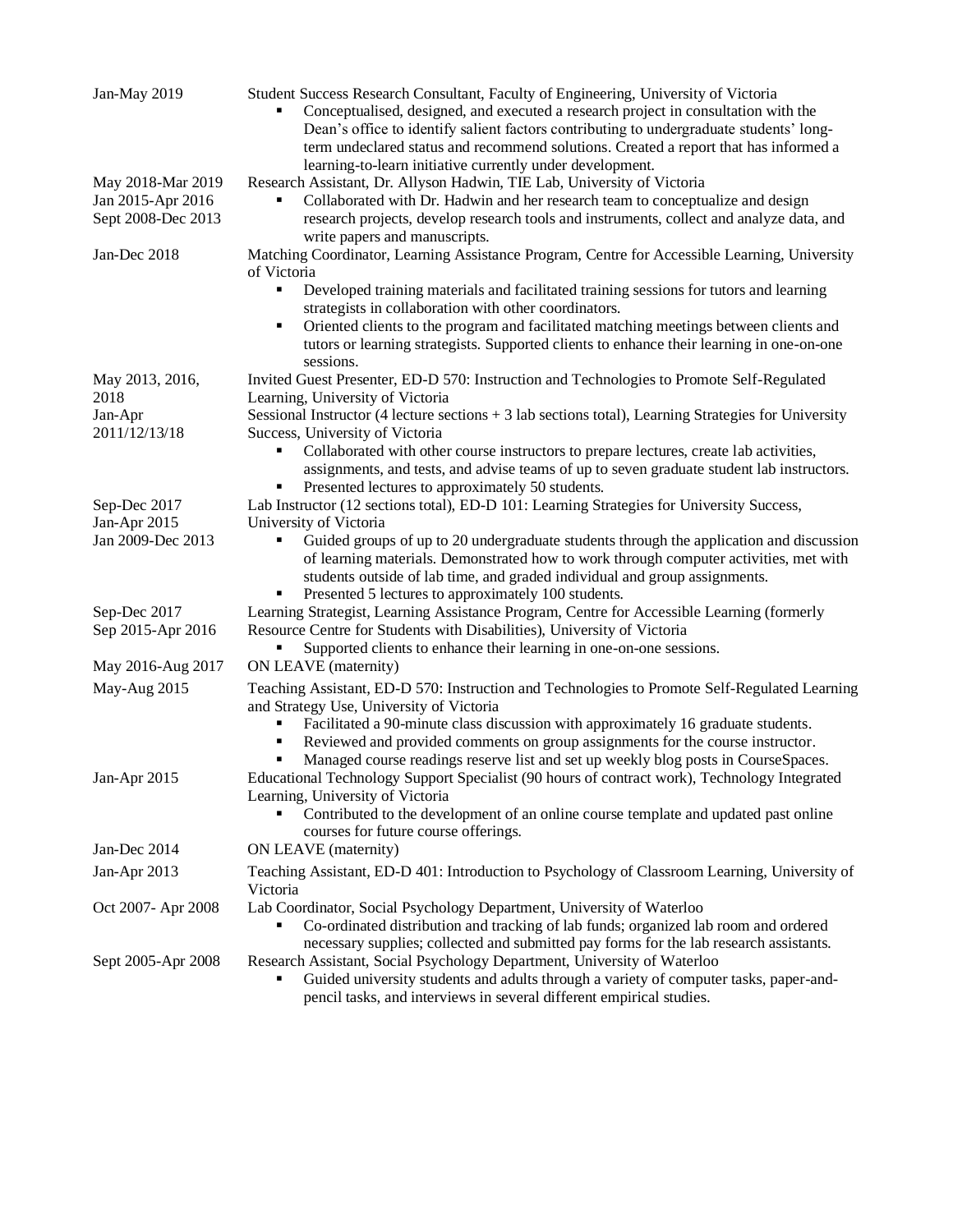#### **Refereed Publications**

- Bakhtiar, A., **Webster, E. A.,** & Hadwin, A. F. (2018). Regulation and socio-emotional interactions in a positive and a negative group climate. *Metacognition and Learning, 13*(1), 57-90. doi:10.1007/s11409-017-9178-x
- McCardle, L, **Webster, E. A.,** Haffey, A., & Hadwin, A. F. (2017). Examining students' self-set goals for self-regulated learning: Goal properties and patterns. *Studies in Higher Education, 42*(11), 2153-2169. doi:10.1080/03075079.2015.1135117
- **Webster, E. A.,** & Hadwin, A. F. (2014). Emotions and emotion regulation in undergraduate studying: Examining students' reports from a self-regulated learning perspective. *Educational Psychology, 35*(7), 794-818. doi:10.1080/01443410.2014.895292
- Hadwin, A. F., & **Webster, E. A.** (2013). Calibration in goal-setting: Examining the nature of judgments of confidence. *Learning and Instruction, 24,* 37-47. doi:10.1016/j.learninstruc.2012.10.001
	- $\triangleright$  One of the 5 most highly cited papers in Learning and Instruction during 2014, 2015, and up to June 2016.

#### **Refereed Encyclopedia Entry**

**Webster, E. A.,** & Hadwin, A. F. (2012). Study strategies. In N. M. Seel (Ed.), *Encyclopedia of the sciences of learning* (p. 670). Retrieved from http://www.springer.com

#### **Published Conference Proceedings**

McCardle, L., **Webster, E. A.,** Haffey, A., & Hadwin, A. F. (2013, June). Speed skating and essay writing: A qualitative comparison of athletes' self-set goals in sports and academics. *Journal of Sport Exercise and Psychology, 35*, 100-101

#### **Conference Papers, Posters, and Presentations**

- Starcheski, S., **Webster, E.,** Minor, P., Shaw, R., & Roddick, M. (2019, August). Self-reported attainment of self-set goals in a student support setting. Poster presented at Let's Talk About Teaching, University of Victoria, Victoria, BC.
- **Webster, E. A.**, Hadwin, A. F., & Greco, S. (2019, August). Solo and group strategies for regulating emotions during online collaboration. In N. Lobczowski (Chair), *Emotional regulation in collaborative learning environments.* Symposium conducted at the biennial meeting of the European Association for Research on Learning and Instruction, Aachen, Germany.
- Minor, T., & **Webster, E.** (2018, August). Fostering students' motivation through self-determination and a strengths-based approach. Workshop presented at Let's Talk About Teaching, University of Victoria, Victoria, BC.
- **Webster, E.,** Davis, S., Bakhtiar, A., & Hadwin, A. (2018, August). Planning and emotion regulation during two online collaborative tasks. Poster presented at Let's Talk About Teaching, University of Victoria, Victoria, BC.
- **Webster, E. A.**, Hadwin, A. F., Davis, S. K., & Bakhtiar, A. (2018, August). Planning and emotion regulation during collaborative tasks. In H. Järvenoja (Chair), *Processes matter? Exploring the role of motivation and emotions in the process of learning.* Symposium conducted at the biennial meeting of the International Conference on Motivation. Aarhus, Denmark.
- Starcheski, S., Davis, S. K., Bakhtiar, A., **Webster, E.**, Miller, M., & Hadwin, A.F. (2017, May). Processes and targets of regulation in online collaborative assessments. In A. Hadwin (Chair), *Promoting adaptive regulation in collaborative learning contexts.* Symposium conducted at the annual meeting of the Canadian Society for the Study of Education, Toronto, ON
- Bakhtiar, A., **Webster, E. A.,** Hadwin, A. F. (2016, May). A cross-case analysis of regulatory processes in a positive and negative group climate. Paper presented at the annual meeting of the Canadian Society for the Study of Education, Calgary, AB, Canada.
- Miller, M., Hadwin, A., **Webster, E.,** McCardle, L., Bakhtair, A., Starcheski, S., & Edwards, R. (2015, October). *Changing the landscape of support: Online tools for regulation of collaboration.* Presentation at COHERE 2015: Canada's Collaboration for Online Higher Education and Research annual conference, University of Victoria, Victoria, BC.
- Hadwin, A. F., **Webster, E. A.,** Bakhtiar, A., & Caird, H. (2015, August). *Challenges in teamwork: Examining the effects of four different planning scripts.* Paper presented at the biennial meeting of the European Association for Research on Learning and Instruction, Limassol, Cyprus.
- Caird, H., Hadwin, A. F., & **Webster, E. A.** (2014, May). *Challenges in group work: Examining the effects of different planning scripts.* Paper presented at the annual meeting of the Canadian Society for the Study of Education, St. Catharines, Ontario.
- **Webster, E. A.,** & Hadwin, A. F. (2013, August). *How do students adaptively regulate learning in the face of academic challenge?* Paper presented at the biennial meeting of the European Association for Research on Learning and Instruction, Munich, Germany.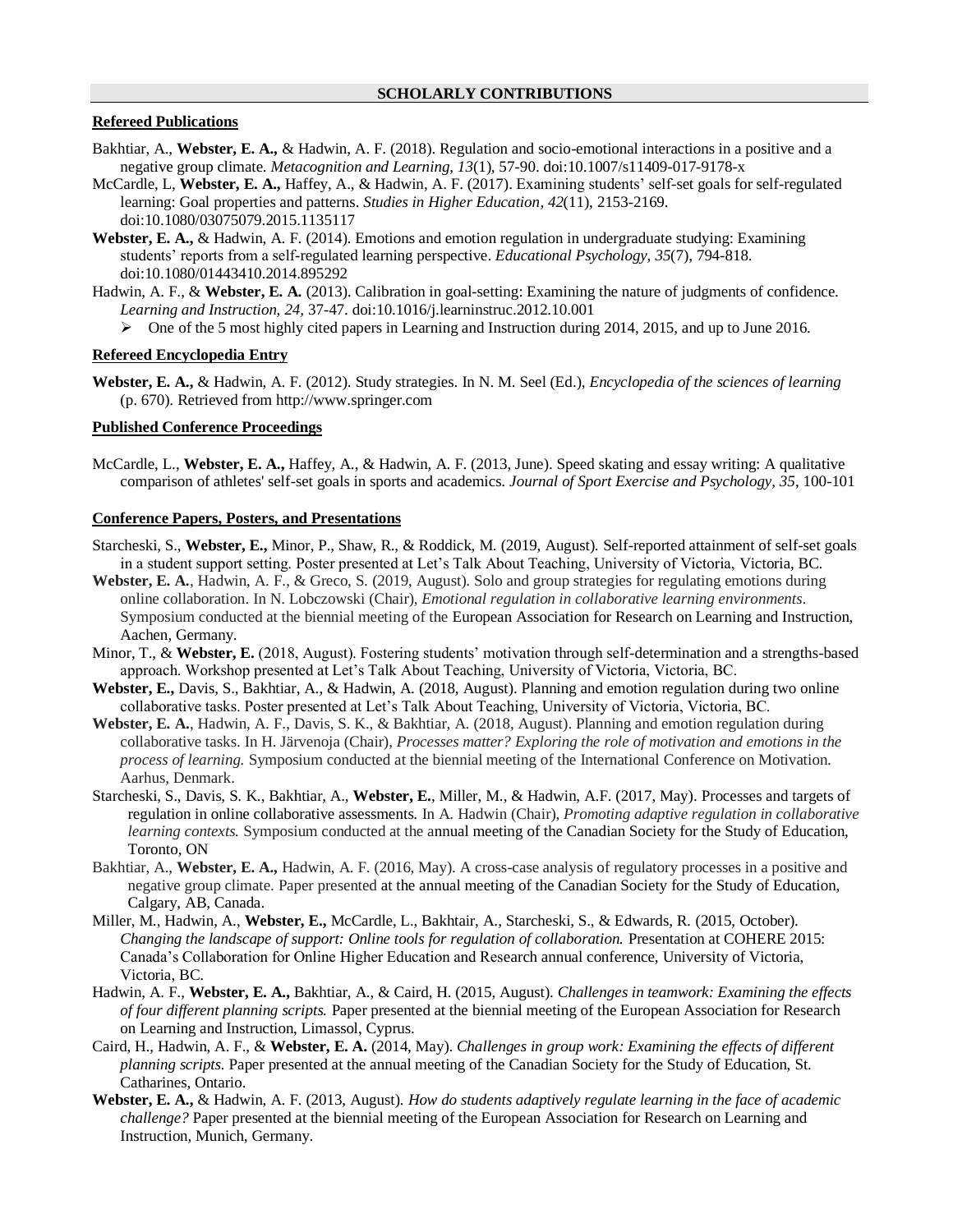- Haffey, A., **Webster, E. A.,** & Hadwin, A. F. (2013, June). *Comparing scripts for goal-setting in self-regulated studying.*  Paper presented at the annual meeting of the Canadian Society for the Study of Education, Victoria, British Columbia.
- **Webster, E. A.,** & Hadwin, A. F. (2013, June). Regulating emotions during computer-supported collaborative problem solving. In A. Hadwin (Chair), *Adapting in the face of challenge: Regulating learning across tasks and contexts.*  Symposium conducted at the annual meeting of the Canadian Society for the Study of Education, Victoria, British Columbia.
- **Webster, E. A.,** & Hadwin, A. F. (2013, April). *Emotion regulation during online collaborative tasks.* Award paper presented at the University of Victoria EPLS Graduate Symposium, Victoria, British Columbia.
- McCardle, L. **Webster, E. A.,** & Hadwin, A. F. (2012, August). *Supporting students in setting effective goals for selfregulated learning: Does a tool for weekly self-monitoring help?* Paper presented at the International Conference on Motivation, Frankfurt, Germany.
- **Webster, E. A.,** Miller, M., & Hadwin, A. F. (2012, May). *Effects of a scaffold on quality of goals set by undergraduate students.* Paper presented at the annual meeting of the Canadian Society for the Study of Education, Waterloo, Ontario.
- Hadwin, A. F., **Webster, E. A.,** Helm, S., McCardle, L., & Miller, M. (2011, September). *Exploring patterns of task specific goal setting and motivation regulation.* Paper presented at the biennial meeting of the European Association for Research on Learning and Instruction, Exeter, UK.
- **Webster, E. A.,** & Hadwin, A. F. (2011, April). *Investigating university students' emotional experiences related to their studying goals.* Poster presented at the annual meeting of the American Educational Research Association, New Orleans, LA.
- McCardle, L., Miller, M., Gendron, A., Helm, S., Hadwin, A. F., & **Webster, E.** (2010, May). *Regulation of motivation: The link between students' motivational goals and strategy choice.* Paper presented at the annual meeting of the Canadian Society for the Study of Education, Montreal, Quebec.
- **Webster, E.,** & Hadwin, A. F. (2010, May). *The emotional experiences of university students: Exploring the role of achievement emotions in self-regulated learning.* Paper presented at the Annual Conference of the Canadian Society for the Study of Education, Montreal, Quebec.
- Hadwin, A. F., **Webster, E.,** Helm, E., McCardle, L., & Gendron, A. (2010, April). *Toward the study of intra-individual differences in goal setting and motivation regulation.* Paper presented at the annual meeting of the American Educational Research Association, Denver, Colorado.
- **Webster, E.,** Helm, S., Gendron, A., Miller, M., & Hadwin, A. F. (2010, April). *Academic goals and self-regulated*  learning: An analysis of changes in goal quality, goal efficacy, and goal attainment over time. Poster presented at the annual meeting of the American Educational Research Association, Denver, Colorado.
- Hadwin, A. F., Miller, M., Gendron, A., **Webster, E.,** & Helm, S. (2009, August). *Social aspects in the regulation of learning: Measuring co-regulation and shared regulation.* Paper presented at the biennial meeting of the European Association for Research on Learning and Instruction, Amsterdam, the Netherlands.
- **Webster, E.,** & Drysdale, M. (2009, August). *Psychological characteristics of university students with and without learning disabilities.* Poster presented at the annual meeting of the American Psychological Association, Toronto, Ontario.
- Gendron, A., **Webster, E.,** Miller, M., Helm, S. & Hadwin, A. F. (2009, June). *A longitudinal analysis of task specific goals, goal efficacy, and goal attainment as indicators of self-regulated learning.* Paper presented at the annual meeting of the Canadian Society for the Study of Education, Ottawa, Ontario.
- **Webster, E.,** & Hadwin, A. F. (2009, May). *Do emotions matter? An empirical investigation of the role of achievement emotions in self-regulated learning.* Poster presented at the University of Victoria's Faculty of Education Connections Conference, Sidney, British Columbia.
- Miller, M., Gendron, A., **Webster, E.,** Hadwin, A., & Helm, S. (2009, April). *Using Moodle to support students to selfregulate their learning in ED-D 101.* Poster presented at the University of Victoria's Online Teaching and Learning Showcase, Victoria, British Columbia.

#### **Manuscripts in Progress and Unpublished Manuscripts**

- **Webster, E. A.,** Davis, S. K., & Hadwin, A. F. (2021). *Planning and emotion regulation during two online collaborative tasks.* Manuscript in preparation.
- **Webster, E. A.,** Hadwin, A. F., & Greco, S. (2021). *Individual and group strategies for regulating emotions in online collaboration.* Manuscript in preparation.
- **Webster, E. A.,** & Hadwin, A. F. (2018). *Exploring emotions and plans for emotion regulation during computersupported collaborative problem solving.* Manuscript in preparation.
- **Webster, E. A.,** Hadwin, A. F., & Helm, S. (2012). *Learning to set task-specific goals for self-regulated learning in undergraduate courses.* Unpublished manuscript.